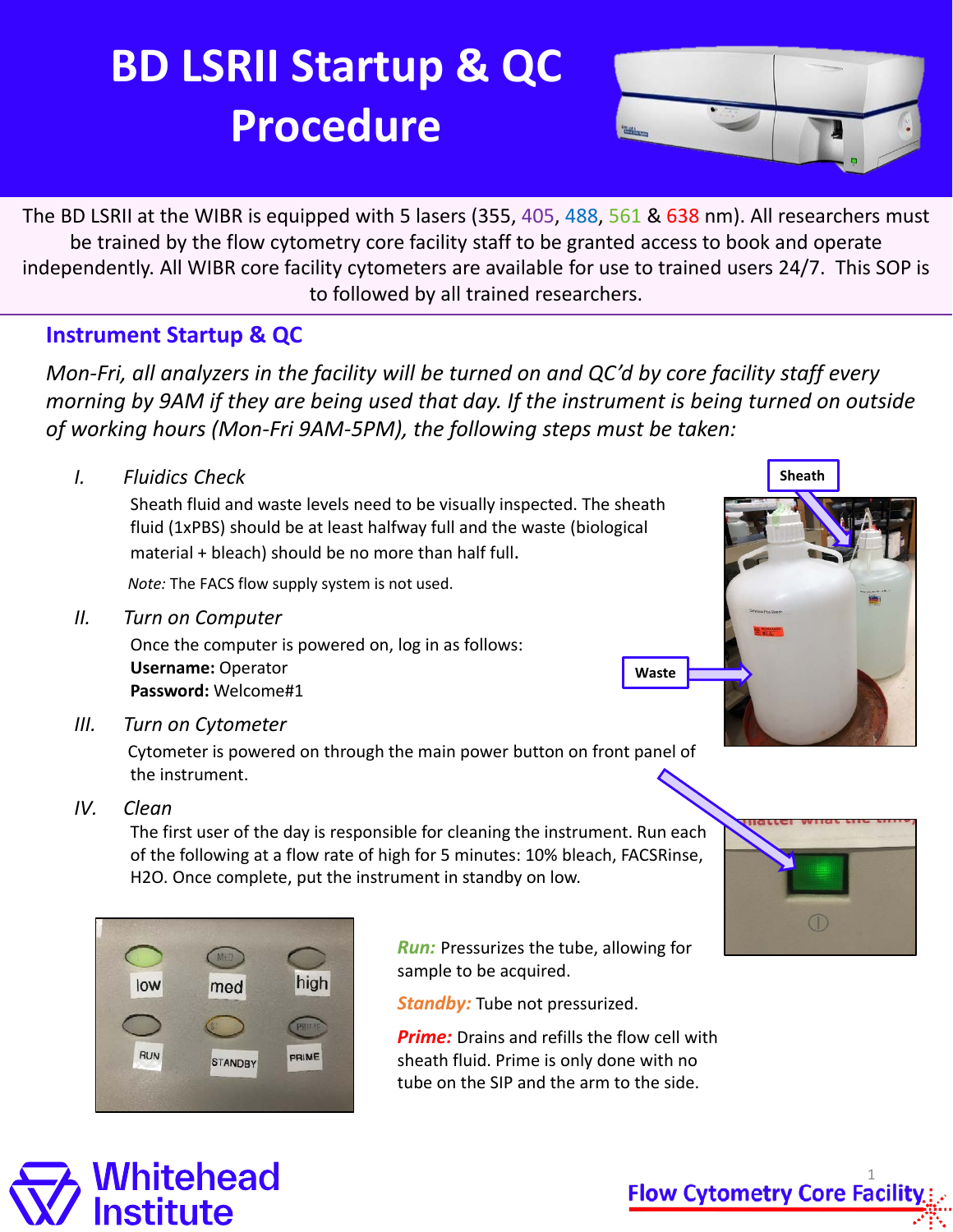# **BD LSRII Startup & QC Procedure**

### *V. Turn on UV Laser*

Open Coherent Connection software.

- a) Type 5mW in "Set Power" text box.
- b) Click Power toggle button and wait for power readout to go to ~5mW.
- c) Set laser power to 60mW and select "Enter" on the keyboard. Power readout should go up to ~60mW.







*VI. Log into Diva*



Note: Credentials are specific for each researcher and cannot be shared.



#### *VII. Instrument QC*

After the instrument cleaning is complete, optical QC should be carried out to validate instrument performance.

a) Locate the pre-made tube of CS&T beads in the refrigerator in room 429. If no tube is present, prepare a fresh aliquot by combining one drop of vortexed CS&T beads (Cat# 655051) with 350 µL of 1xPBS.



All tubes must be labeled with date of preparation, "CST" and lot number from stock vial.



**Flow Cytometry Core Facility**